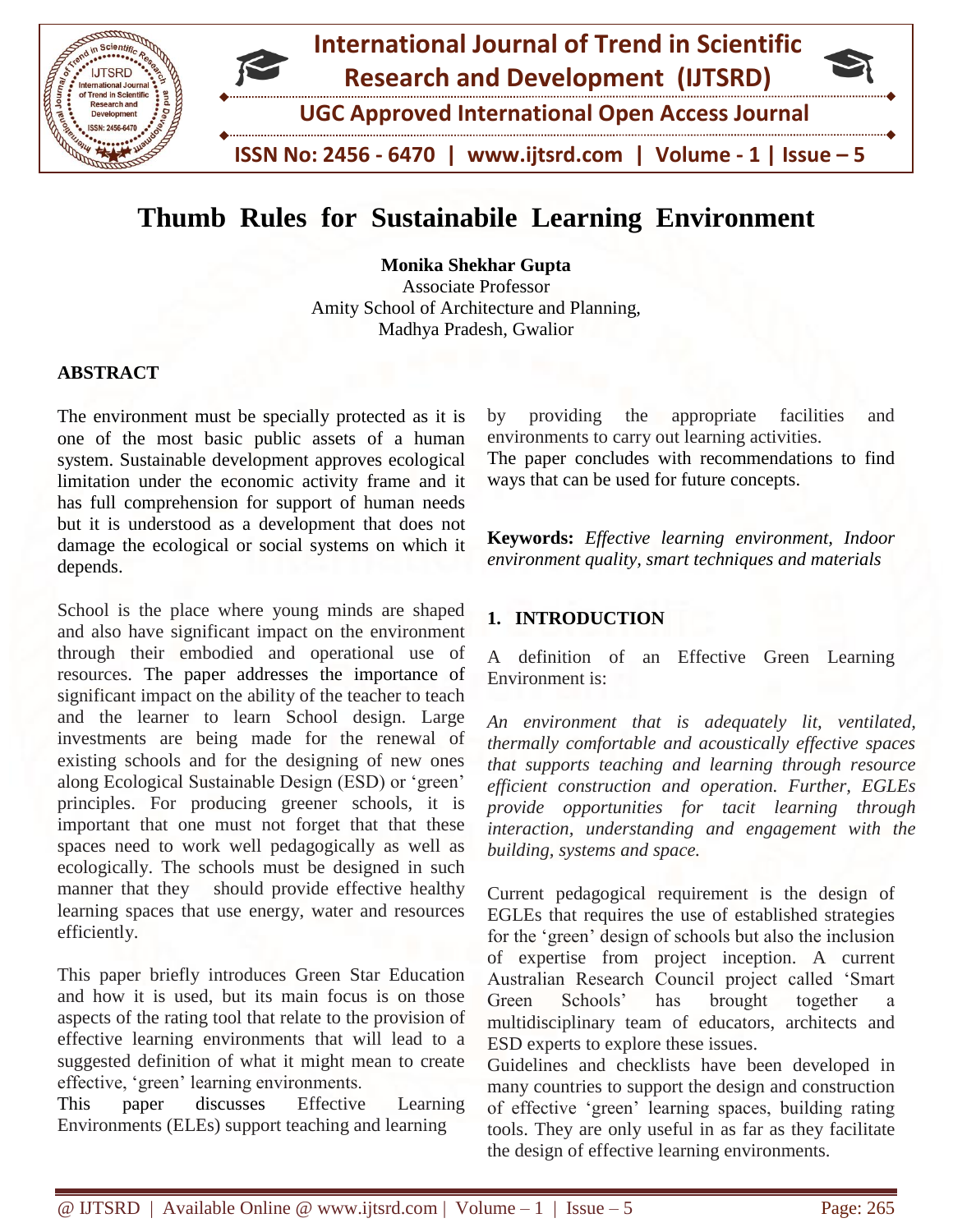Green Star rating system was created to:

- *establishing a common language and standard of measurement that*
- *define green building*
- *promote integrated, whole building design;*
- *identify building life*‑*cycle impacts;*
- *raise awareness of green building benefits;*
- *recognize and reward environmental leadership; and*
- *transform the built environment to reduce the environmental impact of development.* Learning effectiveness is highly effected by lighting, ventilation and water proofing by providing adequate thermal comfort and minimizing acoustic problems.

# **2. LIGHTING**

The Heschong Mahone Group14 showed that the effects from the introduction of controlled natural daylight to classrooms, along with allowing views to the outdoors, resulted in an increase in student achievement of 26 per cent. In addition, Shum Miller15 showed that daylight in classrooms can have an impact on reducing illness, absenteeism and an improvement in student behavior. Most effective daylighting strategies are controlled by heat gain and the amount of light and glare.A space could be illuminated by an extra 25 per cent through proper use of indirect light either by allowing light in from the south (for the southern hemisphere, north for the northern hemisphere) or bouncing it in through light shelves.

Significant savings on operational lighting costs can be achieved through effective natural and artificial lighting. For example, it is not necessary to have uniform lighting across an entire classroom, varying the lighting allows for the

High lighting of spaces and the differentiation of activities and will lead to energy saving. Long term savings can be achieved through the future proofing of function through design for retrofitting by using different luminaries, diffusers or adaptive switching strategies.

The classroom must use 90% natural daylight which translates to an 80% saving in energy. This is achieved using tubular skylights (with adjustable light damper), large low E double glazed windows and energy efficient dimming lights that are programmed to respond to external conditions. The occupant can override the sensor and choose to activate 50% or 100% of the lighting, where 50% controls one lamp per fixture (not 50% of the whole room). The large expanses of glazing are well controlled by generous overhangs and automatically controlled blinds. The standard option has glazing to 700mm above floor level, and there are options for the glazing to come down to the ground, so younger students can see out. An AV switch automatically prepares the room for use of overhead projection

#### **3. AIR QUALITY AND VENTILATION**

"Ongoing research and scientific analysis contributes to provide evidence that IAQ [Indoor Air Quality] in schools can cause acute health symptoms, increase absenteeism, and directly and indirectly affect student and teacher performance... experts in the field generally agree that healthy indoor school environments are a necessity if a high standard of education is to be expected." Mould, dust and pollen have an impact on indoor air quality (IAQ) and can affect children with asthma. The impact of these need to be minimized by appropriate air filtration, education of building users about when to close windows and control of moisture.

There is a direct link between poor air quality and respiratory illness such as asthma. In the US asthma is the cause of an average 4.6 missed days of school per child annually [Wakefield 2002].

The link between respiratory illnesses such as asthma and mould has been thoroughly demonstrated in medical research.17 Mould commonly occurs in poorly water proofed and ventilated buildings. Thus effective green learning spaces must be designed to ensure that areas where mould typically occurs are eliminated.

# **4. INDOOR ENVIRONMENT QUALITY OR IEQ**

An integral part of the entire building performance is IEQ. IEQ relates to the combined impact of environmental parameters such as indoor air quality (IAQ), thermal comfort, light and acoustics. IAQ is an assessment of dust particle matter (PM), mould, pollen, CO2 and Volatile Organic Compounds (VOCs) in the air. There is a direct relationship between IEQ and the comfort and productivity of building inhabitants.IEQ is impacted on by thermal comfort which includes: air temperature, mean radiant temperature, relative humidity, air velocity and rate of air change. [1]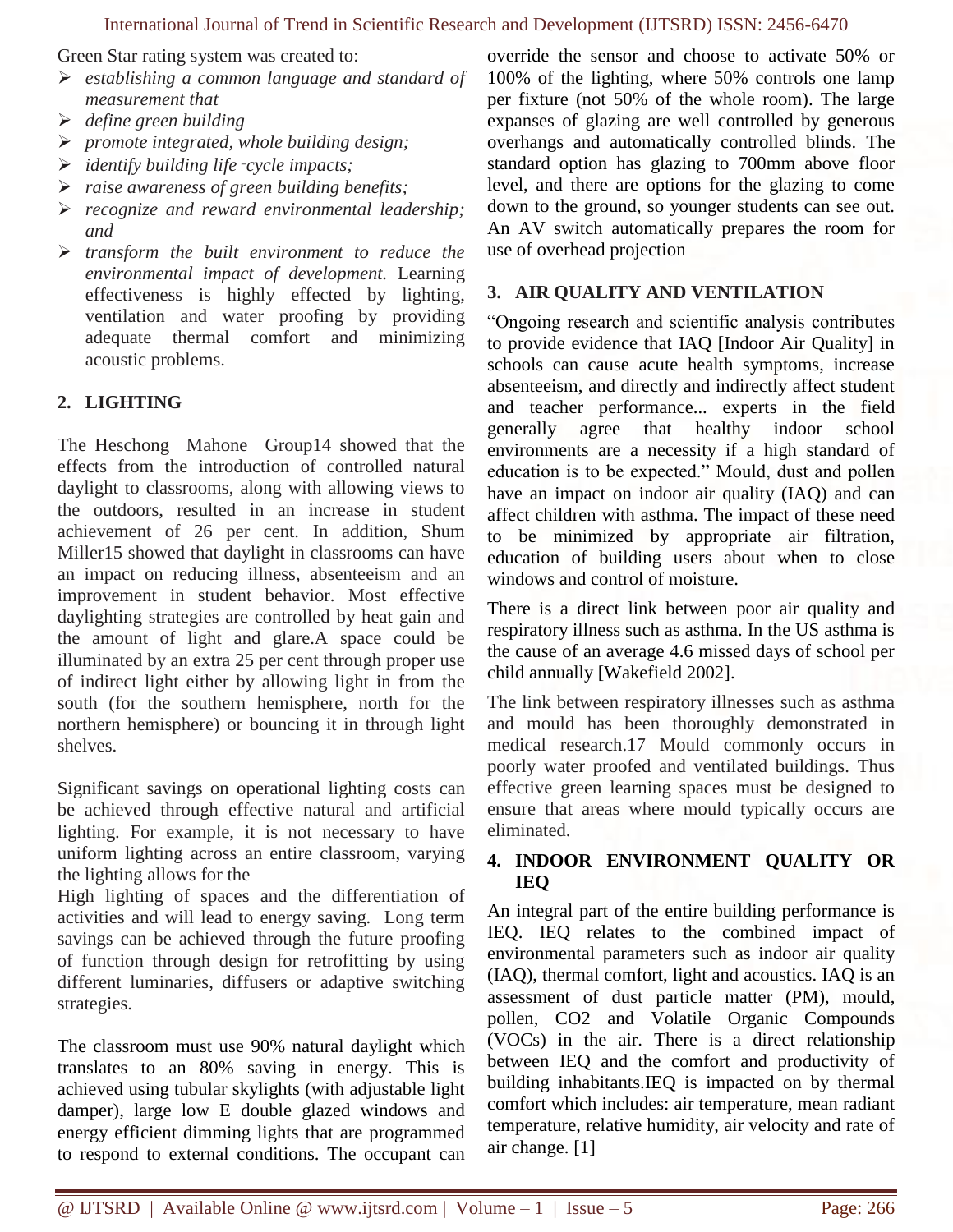According to Edwards:*. it appears evident that those green schools which give priority to daylight and natural ventilation generally outperform other schools* specifically through ensuring relative humidity is controlled in mechanically ventilated buildings (60 per cent relative humidity in space and 80 per cent relative humidity in ductwork) or by specifying naturally ventilated buildings (IEQ - 10— Mould Prevention). Limiting the ability for moisture to build up has the added benefit limiting that aspect in the degradation of buildings, leading to longer lasting facilities and therefore a better return on financial and environmental investments.[3]

Green Star: IAQ

- $\triangleright$  Dry bulb temperature of 20-24 °C and a mean radiant temp of 20-27°C or shading so that there is no radiant load on the glass
- $\blacktriangleright$  Relative Humidity 40-60%
- $\triangleright$  Air velocity <0.2 m/s unless occupants have control of air direction
- $\triangleright$  Double glazing to 90% of glass 100% of N W E and 15% improvement on BCA glazing compliance.

#### **5. THERMAL COMFORT**

Research into thermal comfort showed that being comfortable positively impacted on students' performance in terms of attention, comprehension and learning levels. This finding is supported by other international research [Seppänen *et al* 2004; Pepler & Warner 1968; Wyon 1970; Wargocki & Wyon 2006 and 2007] which concluded that students were less distracted and less likely to become ill if the classroom environment stayed between the comfort band of 20-27°C.

Richard de Dear concluded that there are productivity benefits (through the perception of comfort by building users) if the indoor temperature reflects the outdoor temperature more closely, particularly if they have control over their environment. From an operational energy perspective this means that the temperature bands do not need to be as narrow.

# **6. ACOUSTICS**

Many schools aiming to integrate ESD and a more flexible approach to the use of space have large open areas to allow multiple activities and though this offers good opportunities for daylighting and cross

ventilation it often results in poor acoustic performance. Careful analysis of the potential internal and external noise levels when considering space design is crucial. Often, within the design process, the acoustic analysis is carried out too late requiring either a change in the design or expensive retrofitting. Bringing in the acoustic engineers earlier will help minimize this extra effort ensuring an integrated design minimizing the chance that acoustic treatments are removed as a cost cutting exercise.

A holistic approach must be taken to address acoustics. A wide range of internal and external factors such as traffic, plant, lighting, finishes, ventilation system and adjoining rooms impact on background noise and reverberation times [Ecophon 2002]. There is a direct relationship between good acoustics and effective learning [Evans & Maxwell 1997]. Consideration of classroom acoustics is particularly important with changing pedagogical models as they involve more group and project work [Ecophon 2002]. Poor classroom acoustics is also attributed to voice disorders and stress amongst teachers [Wakefield 2002, Ecophon 2002].

A reduction in the total area of hard surfaces in a space is key for embedding good acoustics. Careful consideration should also be given to selection of Heating Ventilation and Air Conditioning (HVAC) systems. Sound absorbing ceilings and acoustic wall panels also effectively reduce the noise levels experienced in a classroom.

# **7. MATERIALS**

The material used is a key consideration for the design and development of re-locatable classrooms. There are inherent waste and efficiency opportunities that off-site manufacture presents. It is important to consider the choice of materials, optimizing re-use and recycling where possible and minimizing embodied energy - but not at the cost of maintainability, strength and longevity. The materials chosen must have low maintenance, either contained recycled material or recyclable and have no or low VOCs. The project can achieve 100% recycled mineral-board sheeting for roof and wall backing, 80% recycled content in the steel and 100% recycled denim for insulation.

- Use of post-consumer recycled to be 20% or greater;
- $\triangleright$  Reuse of materials 2% or greater;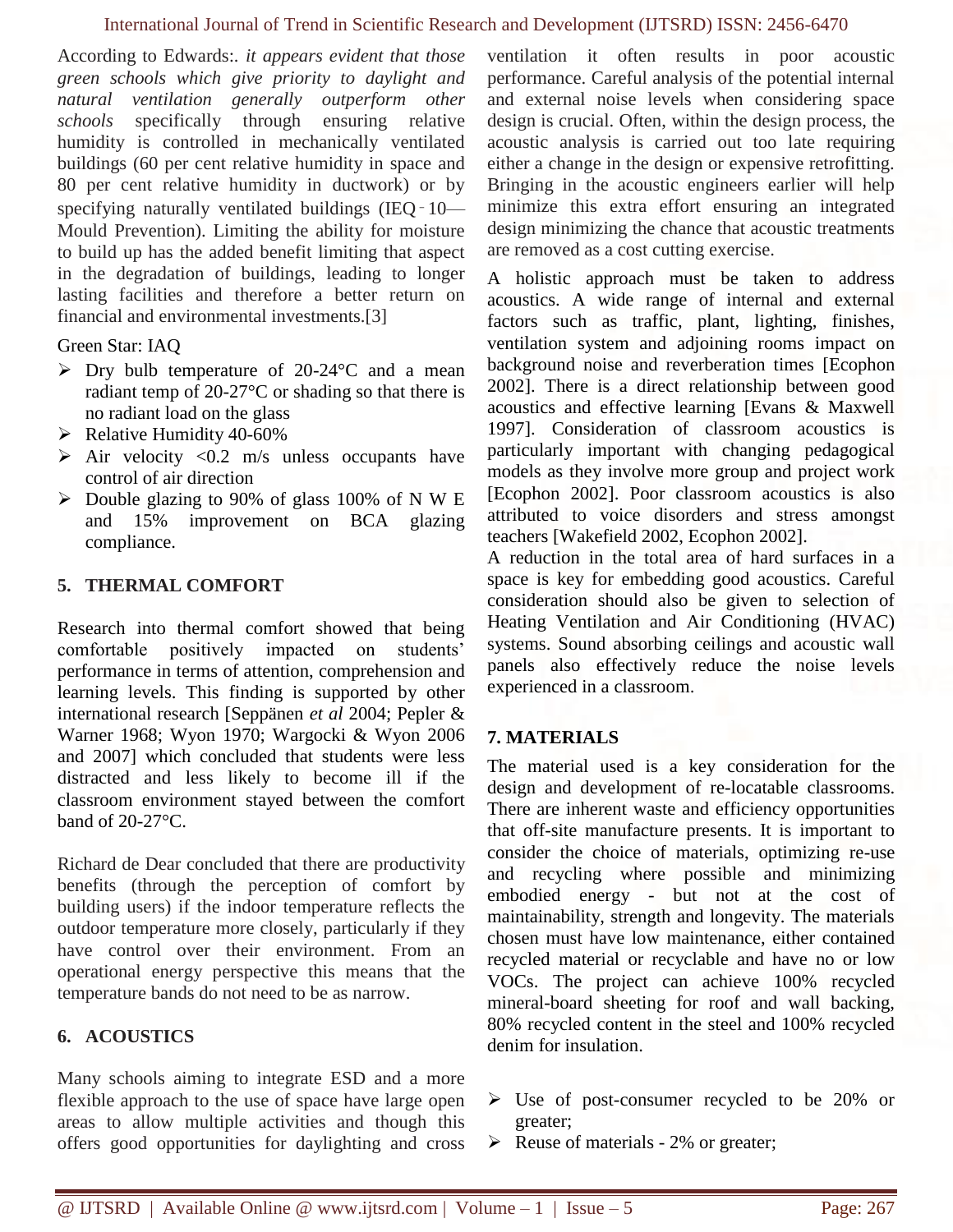- $\triangleright$  Minimize Portland cement use; substitute with industrial waste such as flyash; use recycled aggregate;
- $\triangleright$  Steel should be 50% post consumer recycled steel or be reused;
- > Minimize PVC usage;
- Timber should be FSC certified, post consumer recycled or reused.
- $\triangleright$  Design for ease of disassembly;
- $\triangleright$  Plan dematerialization, for example minimize need for painting, ductwork, piping;
- $\triangleright$  Use durable flooring that is low maintenance, modular, low emission and low impact;
- $\triangleright$  Joinery and furniture to be low emission, durable, low maintenance, modular and low impact;
- $\triangleright$  Integrate space for recycled materials and waste materials for recycling.[1]

# **8. PRODUCTS THAT CAN BE USED FOR FUTURE CONCEPT**

# **8.1 Solar Air Heaters**

Solar air heaters are used for providing heating in winter passively. For specifying solar air heaters and for proper functioning they need the sun to shine, so consideration of solar hours is very important and must be taken into account. A conventional solar air heater is essentially a flat plate collector with absorber plate, a transparent cover system at the top and insulation at the bottom and on the sides assembled and encased in a sheet metal container. The working fluid is air, though the passage for its flow varies according to the type of air heater. Materials for construction of air heaters are similar to those of liquid flat plate collectors. The transmission of solar radiation through the cover system and its subsequent absorption in the absorber plate can be given by expressions identical to that of liquid flat plate collectors. Selective coating on the absorber plate can be used to improve the collection efficiency but cost effectiveness criterion should be kept in mind.

- $\triangleright$  The need to transfer heat from working fluids to another fluid is eliminated as air is being used directly as the working substance. The system is compact and less complicated.
- Subsequentially Corrosion is a great problem in solar water heater. And this problem is not experienced in solar air heaters.
- $\triangleright$  Leakage of air from the duct does not create any problem.
- $\triangleright$  Freezing of working fluid virtually does not exist.
- $\triangleright$  The pressure inside the collector does not become very high.
- $\triangleright$  Thus air heater can be designed using cheaper as well as lesser amount of material and it is simpler to use than the solar water heaters.[5]

#### **8.2 SMART BREEZE**

*This is a solar powered ventilation system that can help with passive heating or cooling. These systems have been introduced into the Department of Education and Early Childhood Development's most recent relocatable classrooms2.* 

- Designed and made in Australia
- $\triangleright$  Roof mounted box
- Uses filtered hot air from the roof cavity for heating
- $\triangleright$  Can also purge hot air from the roof cavity or suck in cool air from outside for cooling.[14]



# **8.3 SOLATUBE LIGHTS**

High-performance daylighting systems that use advanced optics to significantly improve the way daylight is harnessed. The Smart LED System was designed to operate individually to illuminate small areas or in dual configurations to attain predictable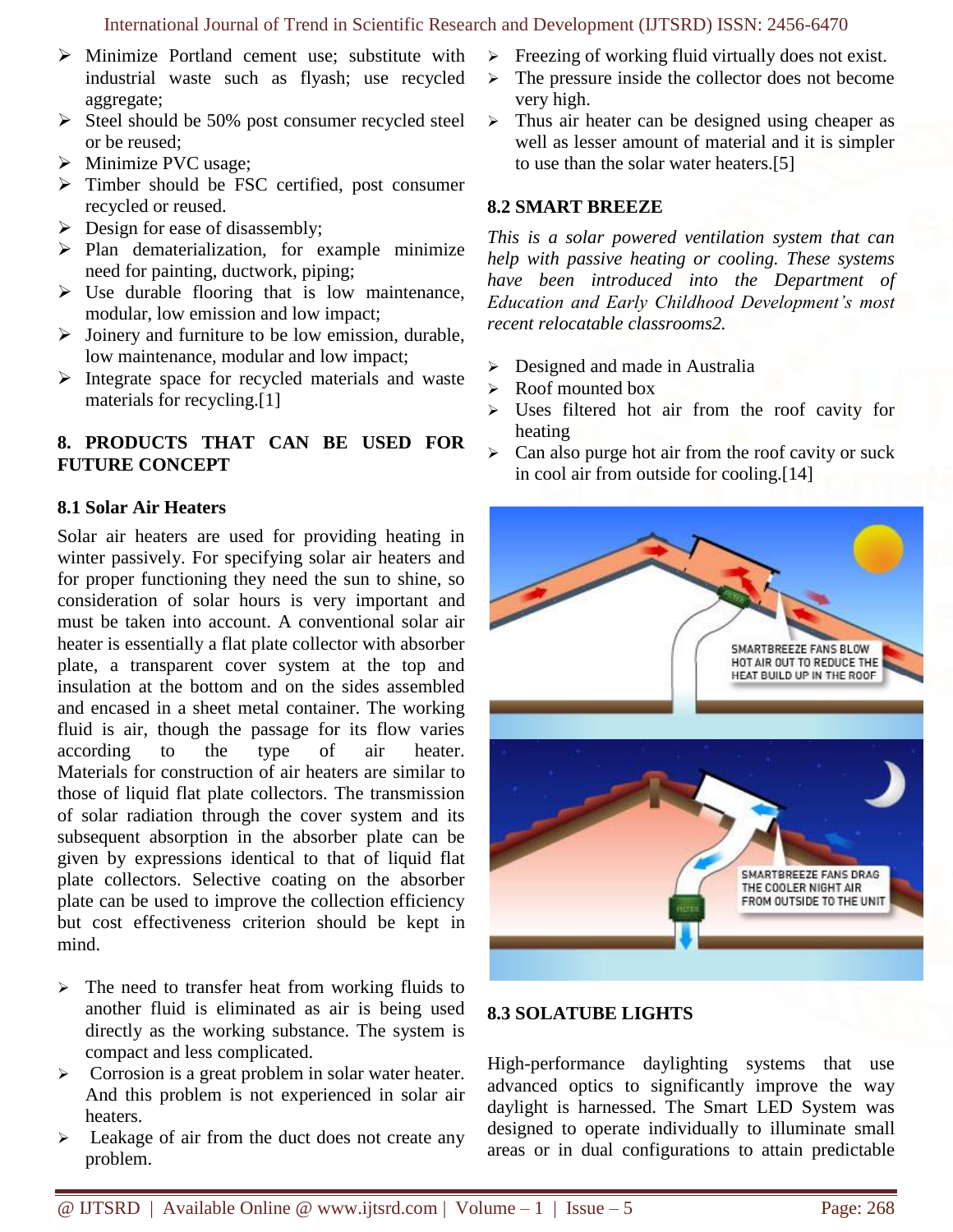lighting results for medium-sized spaces. It also can be used to create specific architectural effects using wall washes and soffit lighting, making the Smart LED System an intelligent solution for achieving ambient light levels in spaces with ceiling heights up to 10 ft.

LEDs to ensure minimum lighting requirements are met throughout the day. In the spring and summer, when days are longer and more daylight is available, the LEDs are triggered only in the early morning and evening when they're needed. [11]

#### **Reduces energy costs**

During the day, the Smart LED System lights interiors using no-cost, natural light. As the sun starts to set and light levels fall, energy-efficient LEDs activate automatically to provide illumination for early morning and evening use. The result is a commercial daylighting solution that significantly cuts electricity use and delivers up to 94% in light energy savings. Unlike traditional light sources, LEDs expend significantly less energy to produce light. For this reason, they can last up to three times longer than compact fluorescent lamps, eight times longer than halogen lamps, and a whopping 25 times longer than incandescent lamps. The LED bulbs in the Smart LED System are designed to last up to 20 years, making maintenance easier since re-lamping will be unnecessary for decades.

#### **Seasonal adaptability**

Adequate light output is important for occupant satisfaction and productivity. The Smart LED System's unique dual lighting design makes it extremely effective at delivering consistent lighting, regardless of hour or season. In winter, when days are shorter, daylight is supplemented by the system's



#### **8.4 CO2 Living Glass**

This is a prototype of a glass that senses when there is too much CO2 and expels it so that you do not need to mechanically ventilate4.Soo-in Yang and David Benjamin, architects at. [The Living](http://www.thelivingnewyork.com/) have come up with a new material called ["Living Glass"](http://www.thelivingnewyork.com/lg/lg15.htm) that will look out for your health by monitoring CO2 levels in the air. The new smart material is a thin, transparent, non-mechanical surface which automatically opens and closes "gills" in response to human presence to control the air quality in the room. The silicone surface embedded with Dynalloy Flexinol wires contracts due to the electrical stimulus, allowing the "gills" to breathe and regulate air quality when carbon dioxide levels are high. [12]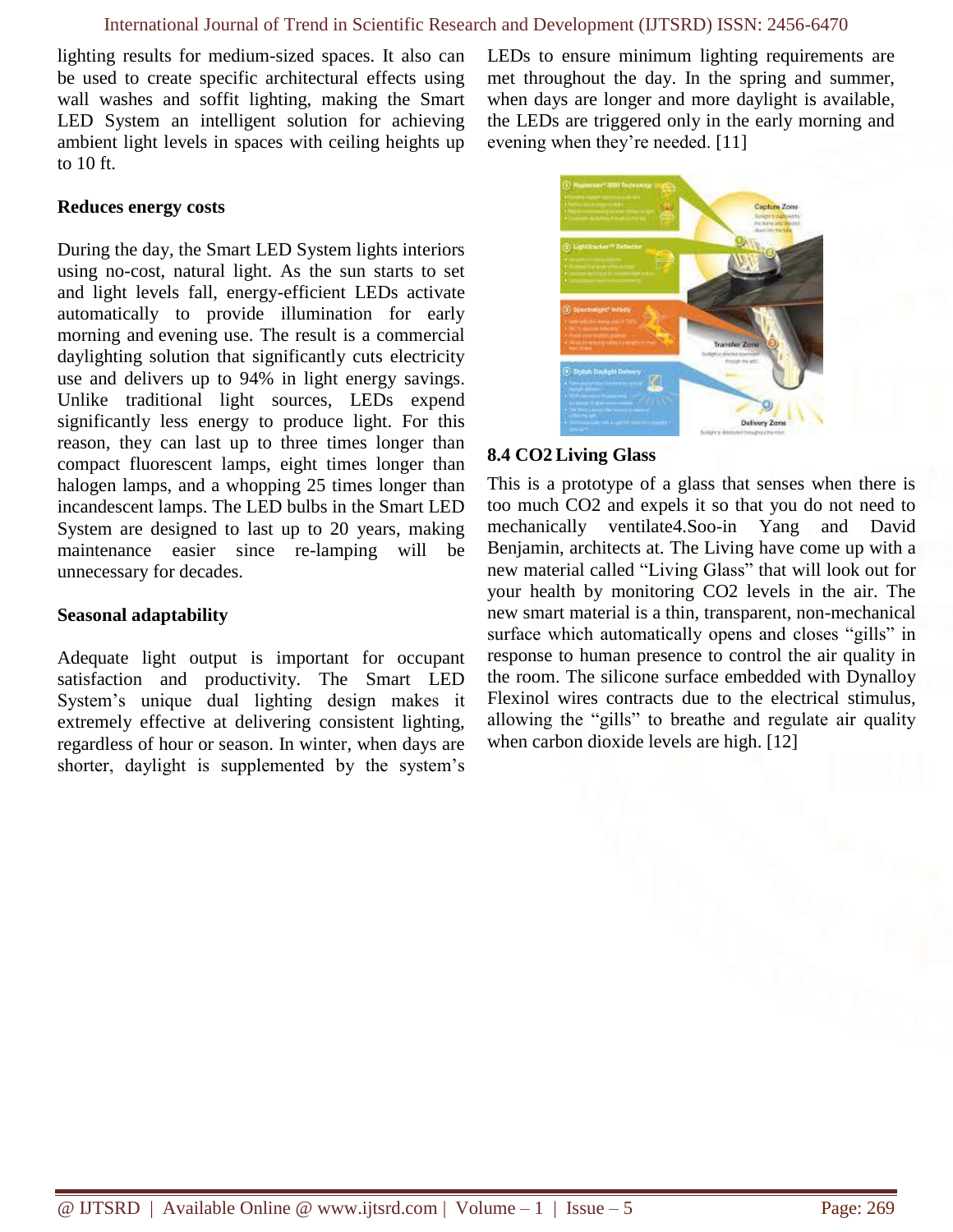

#### **8.5 Cross Laminated Timber**

This timber structural panel product6 - also known as CLT - has been used in Europe for the past 20 years. More recently it has been used on prefabricated building projects in London such as the 9 storey high *Stadthaus Tower Murray Grove* by Waugh Thistleton and the *Kingsdale School Sports and Music Hall.* It is used mainly for wall, ceiling and roof construction. Cross-laminated Timber (CLT) being a new generation of engineered wood product, provides a

great potential for use in Canada and the US in both residential and non-residential construction

applications. The superior attributes of the CLT panels and assemblies such as good fire and seismic resistance, excellent sound and thermal insulation properties combined with ease of fabrication, quick assembly, and many environmental advantages makes CLT a preferred choice by designers and clients in some types of construction. CLT panels consist of several layers of structural lumber boards stacked crosswise (typically at 90 degrees) and glued together on their wide faces and, sometimes, on the narrow faces as well. A cross-section of a CLT element has at least three glued layers of boards placed in orthogonally alternating orientation to the neighboring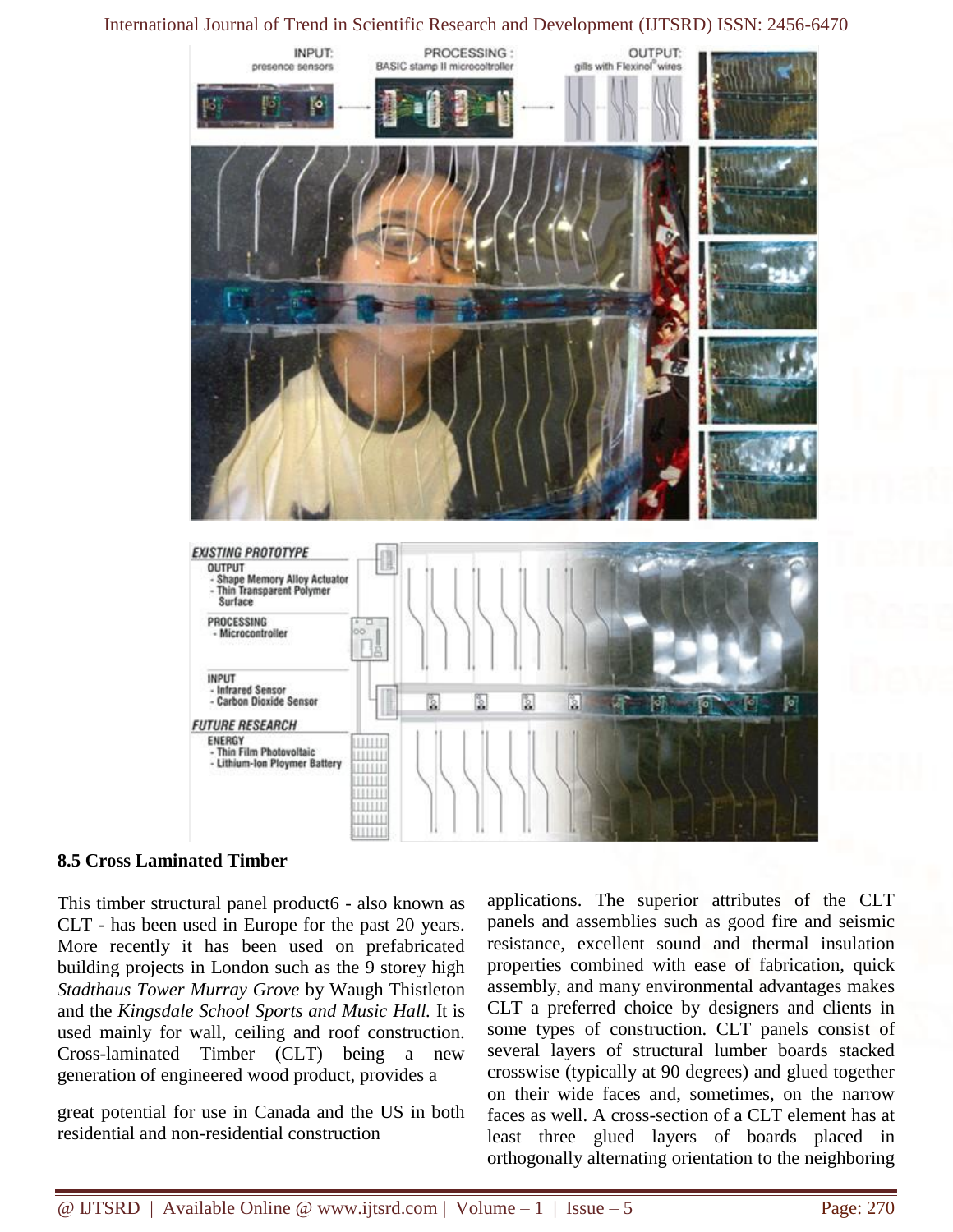layers. In special configurations, consecutive layers may be placed in the same direction, giving a double layer (e.g. double longitudinal layers at the outer faces and additional double layers at the core of the panel) to obtain specific structural capacities. CLT products are usually fabricated with three to seven layers and even more in some cases. Figure 1 includes a diagram and photograph of a CLT panel configuration while Figure 2 is a diagram of possible CLT panel crosssections. Figure 3 is a diagram of a 5-layer CLT panel including both cross-sectional views.

Cross-laminated timber used for prefabricated wall and floor panels offers many advantages. The cross laminating process provides improved dimensional stability to the product which allows for prefabrication of wide and long floor slabs and single story long walls. Additionally, cross-laminating provides relatively high in-plane and out-of-plane strength and stiffness properties in both directions, giving these panels a two-way action capability similar to a reinforced concrete slab. The 'reinforcement' effect provided by the cross lamination in CLT also considerably increases the splitting resistance of CLT for certain types of connection systems. [4]

# **8.6 PCM Plasterboard**

Phase change materials (PCMs) can store much larger amounts of thermal energy per unit mass than conventional building materials. PCM Plasterboard is an exciting example.7 this allows designers to think about the use of thermal mass (PCM acts like it) and night purge in light weight buildings. An effective way to maintain a pleasant temperature in summer is to increase the thermal capacity of a structure. By absorbing heat in walls or ceilings and releasing it at the right moment, thermal mass acts as a buffer against temperature fluctuations. This is especially true for lightweight structures, which are more prone to overheating in the summer.

Knauf Comfortboard achieves thermal mass, but at a fraction of the weight, giving savings across the build programme. And because it's so simple to install, Knauf Comfortboard is also ideal for upgrading thermal performance in existing buildings as the room temperature rises the heat energy transfers to the board and heats the wax changing it from a solid to a liquid within the glass beads. This means that the board is essentially taking the heat out of the room allowing it to remain at a constant comfortable temperature. At night the board will cool back down, especially if the windows are open for ventilation, and the wax will return to a solid, meaning that the next day it will be ready to absorb the heat energy once more.

Knauf Comfortboard will continue to work in this cycle, maintenance free, for the lifetime of the building. Knauf Comfortboard is a quick and simple way to add thermal mass to any building. It can be scored and snapped, just like any other plasterboard, and is fixed in the same way to timber and metal substructures in walls and ceilings. Once fitted, Knauf Comfortboard can be taped and jointed or skim plastered to achieve a high-quality finish.[10]

# **8.7 Transparent Concrete**

Provides thermal mass while allowing light and connection to external conditions. The main advantage of transparent concrete is that it can transmit light. There, it can be used to make green buildings. Since it can transmit light from natural as well as artificial sources, the building can have fewer lights to meet its demand for lighting. Thus saving huge energy cost. Transparent concrete uses sunlight as source of light instead of electrical energy and reduces power consumption. This concrete can also be used cold countries to transmit heat with sunlight. Transparent concrete is manufactured by using combination of fiber optics and fine concrete. These fibers blend into the concrete like any other aggregates. These optical fibers can transmit light from natural and artificial sources into spaces enclosed by the translucent concrete panels. The main reason for using optical fiber in concrete is that it can transmit light even an incident angle greater than  $60^0$ . Optical fiber consists of three layers called as core, cladding and buffer coating or jacket. The light is transmitted through the core of the optical fiber. Transparent concrete is manufactured using fine materials only. It does not contain coarse aggregates. This concrete can have the compressive strength of that of high strength concrete around 70 MPa.[6]

# **8.9 Bio Walls**

**BioWall is a thin profile, closed-loop interior ecosystem.** It's comprised of tropical plants, soilless media, and a waterproof backing. BioWall thrives in a bright indoor location; energy efficient lighting can be supplemented in locations that do not have adequate natural light. BioWall reduces the demand for energy